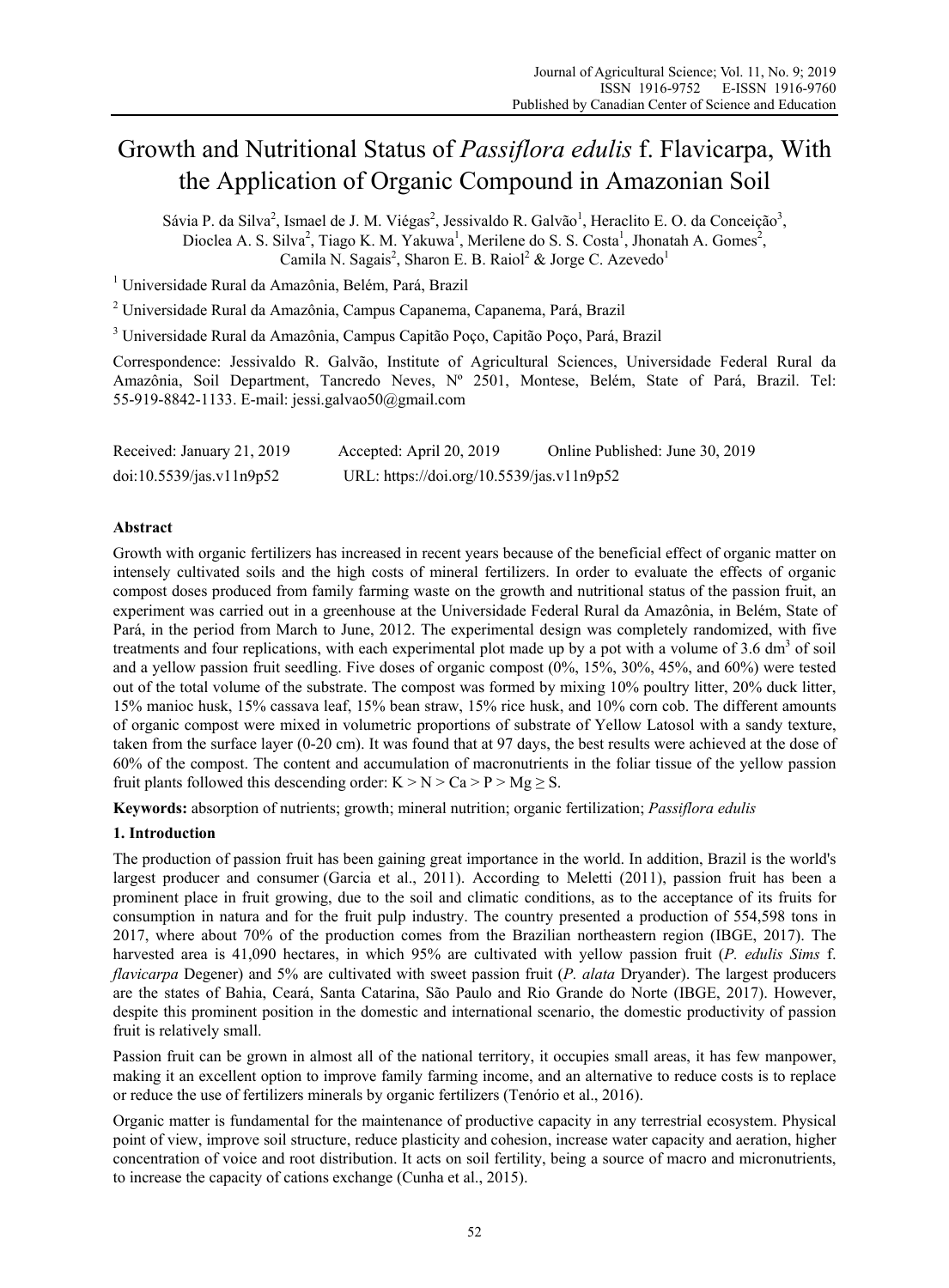Studies on the extraction of nutrients by yellow passion fruit show that nitrogen, potassium and calcium are the most absorbed nutrients (Faleiro, 2016) , with small variations in the order of nutrient uptake in works developed with the crop (Gondim, 2009).

The state of Pará holds a considerable amount of organic waste, among which cattle and poultry manure, industrial waste, manioc flowers among others, stand out. Therefore, the organic fertilization or even its association with mineral fertilization are alternatives for the producers in this region. Little is known about the effect of these organic materials on the growth and nutritional status of yellow passion fruit. Therefore, the objective of this work was to evaluate the growth and nutritional status of yellow passion fruit in a greenhouse using different doses of organic compost from the family farming in the municipality of Moju, state of Pará.

# **2. Material and Methods**

# *2.1 Experimental Site*

The experiment was conducted in a greenhouse at Institute of Agriculture Sciences at the Federal Rural University of the Amazon in Belém, state of Pará (Latitude 01°26′00″ S; longitude 48°26′00″ W; altitude of 10 m), from March to June 2012, with an average annual temperature ranging from 27 °C to 30 °C, with oscillations from 1 °C to 3 °C over the year.

# *2.2 Soil Sampling and Analysis*

The different amounts of organic compost, consisting of 10% poultry litter, 20% duck litter, 15% cassava husk, 15% cassava leaf, 15% bean straw, 15% rice husk and 10% of corncob were mixed in volumetric proportions with the sandy textured Yellow Latosol, collected from the 0-20 cm layer of an area of secondary vegetation in the municipality of Moju (PA), Tracateua community. The organic compost was loosened, dried in the air and sieved through a 5-mm mesh screen. A sub-sample was taken, which was sieved through a 2-mm sieve, forming the air-dried fine earth (ADFE) for chemical and textural characterization.

For the determinations of clay, silt and sand content, the pipette method was used. The extractors used in the chemical analysis of soil samples were, as follows: for P, Na, K, Fe, Zn, Mn and Cu, Mehlich 1; for Ca, Mg and Al, KCl 1 mol  $L^{-1}$ ; for H + Al, 0.5 mols  $L^{-1}$  calcium acetate, pH 7.0; for B, hot water; for S, monocalcium phosphate. The organic carbon (OC) was determined by the Walkley-Black method, following the methodology described by Empresa Brasileira de Pesquisa Agropecuária (Brazilian Agricultural Research Corporation), (1997).

Prior to the experiment set up, the results of the physical and chemical analysis of the soil were: physical characteristics: 481 g kg<sup>-1</sup> of coarse sand, 336 g kg<sup>-1</sup> of fine sand, 103 g kg<sup>-1</sup> of silt and 80 g kg<sup>-1</sup> of clay; and chemical characteristics: pH in H<sub>2</sub>O = 6.2, N = 0.13%, extractable P = 1 mg dm<sup>-3</sup>, K<sup>+</sup> = 0.11 cmolc dm<sup>-3</sup>, Na<sup>+</sup> = 0.08 cmolc dm<sup>-3</sup>, Ca<sup>2+</sup> = 2.7 cmolc dm<sup>-3</sup>, Ca<sup>2+</sup> + Mg<sup>2+</sup> = 3.6 cmol dm<sup>-3</sup>, S = 4.8, Al<sup>3+</sup> = 0 cmolc dm<sup>-3</sup>. The micronutrients:  $Zn = 1.50$  mg dm<sup>-3</sup>, Fe = 34.6 mg dm<sup>-3</sup>, Mn = 16.8 mg dm<sup>-3</sup>, B = 0.39 mg dm<sup>-3</sup> and Cu = 2.0 mg dm<sup>-3</sup>. Other soil analysis results:  $H + Al = 2.6$  cmolc dm<sup>-3</sup>,  $SB = 3.79$  cmolc dm<sup>-3</sup>, CEC effective = 3.79 cmolc dm<sup>-3</sup> CEC<sub>pH 7.0</sub> = 6.39 cmolc dm<sup>-3</sup>, V = 59.31%, and OM = 23.0g kg<sup>-1</sup>.

Tables 1 and 2 show the results of the soil + compost analyses found in each treatment at the end of the experiment.

Table 1. Results of soil fertility analyses + compost at the end of the experiment with passion fruit plants, in each treatment

| Treatments  | pΗ               | V    | m   | $K^{\dagger}$                                                                                            | $Ca^{2+}$ | $Mg^+$ | $Al^{3+}$ | $H + Al$ | <b>SB</b> | $\mathrm{CEC}_{\mathrm{effective}}$ | CEC <sub>nH</sub> |
|-------------|------------------|------|-----|----------------------------------------------------------------------------------------------------------|-----------|--------|-----------|----------|-----------|-------------------------------------|-------------------|
|             | H <sub>2</sub> O |      |     | ------ % ------ $mg \text{ dm}^{-3}$ -------------------------------- cmolc dm <sup>-3</sup> ----------- |           |        |           |          |           |                                     |                   |
| $S+C 0\%$   | 6.27             | 64.4 | 0.0 | 10                                                                                                       | 1.56      | 1.67   | 0.0       | 1.8      | 3.26      | 3.26                                | 5.06              |
| $S + C$ 15% | 6.82             | 88.0 | 0.0 | 28                                                                                                       | 3.00      | 1 33   | 0.0       | 0.6      | 4.40      | 4.4                                 | 5.00              |
| $S+C 30\%$  | 7.16             | 85.7 | 0.0 | 90                                                                                                       | 3.84      | 2.54   | 0.0       | 1.1      | 6.61      | 6.61                                | 7.71              |
| $S + C$ 45% | 7.26             | 86.2 | 0.0 | 96                                                                                                       | 3.85      | 2.77   | 0.0       | 1.1      | 6.87      | 6.87                                | 7.97              |
| $S+C 60%$   | 717              | 87.5 | 0.0 | 261                                                                                                      | 3.98      | 3.08   | 0.0       | 1.1      | 7 73      | 7 73                                | 8.83              |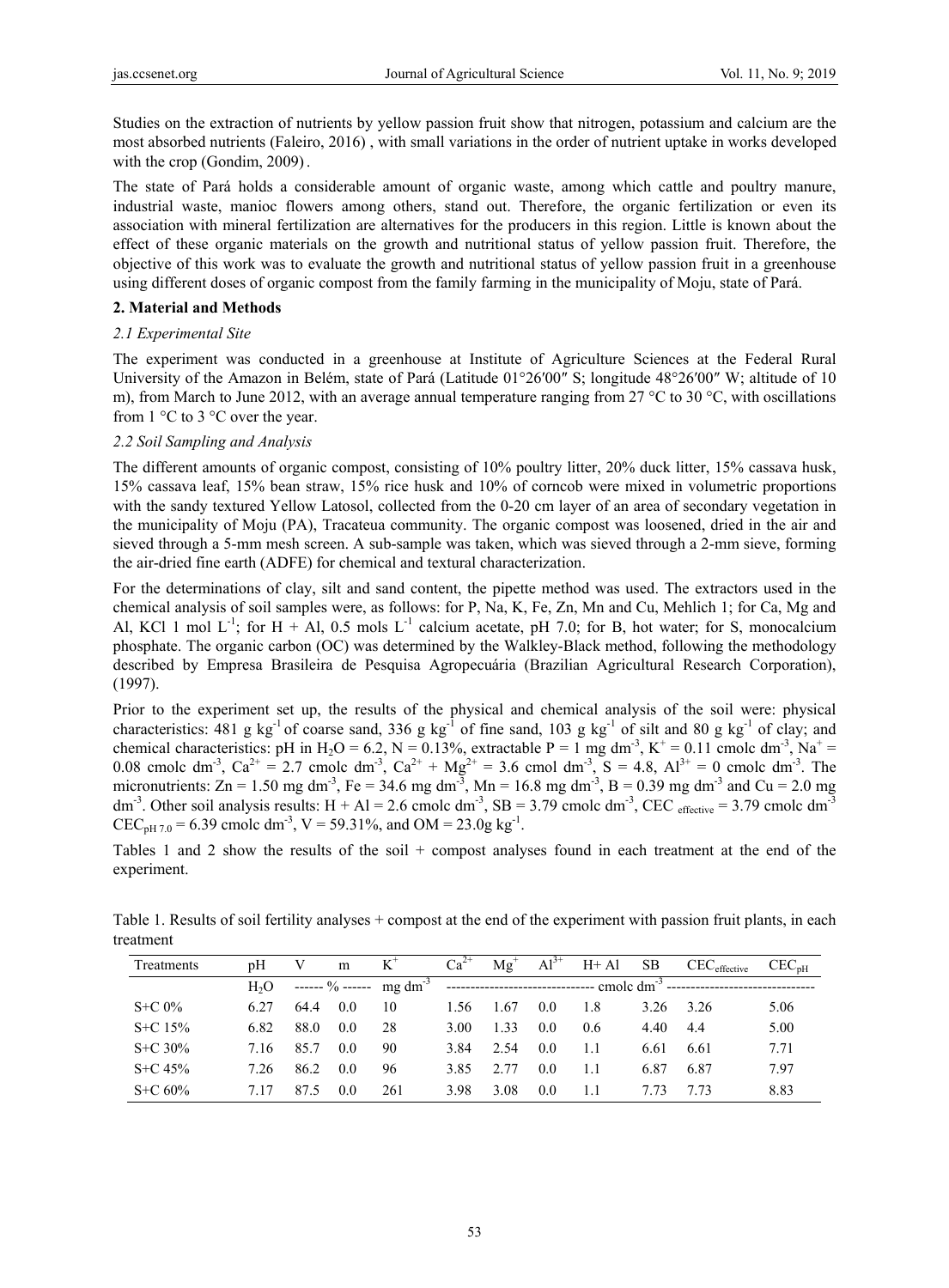| Treatment   | P               | N           | Zn    | Fe   | Mn              | Cu   | B    |
|-------------|-----------------|-------------|-------|------|-----------------|------|------|
|             | $mg \, dm^{-3}$ | $g kg^{-1}$ |       |      | $mg \, dm^{-3}$ |      |      |
| $S+C 0\%$   | 39.2            | 1.1         | 2.47  | 76.6 | 12.1            | 0.53 | 0.91 |
| $S + C$ 15% | 390.4           | 1.4         | 12.42 | 20.7 | 17.8            | 0.61 | 0.27 |
| $S + C$ 30% | 1228.4          | 3.2         | 23.03 | 12.7 | 22.9            | 0.66 | 0.41 |
| $S + C 45%$ | 329.1           | 3.2         | 23.84 | 12.8 | 23.6            | 0.64 | 0.70 |
| $S+C 60%$   | 1912.0          | 3.3         | 34.42 | 11.2 | 27.0            | 0.78 | 0.23 |

Table 2. Results of soil P, N and micronutrients analysis + compost at the end of the experiment with passion fruit plants, in each treatment

The compost had pH = 6.94, Total C = 109.7 gkg<sup>-1</sup>, Humidity 65 °C = 41.69. The materials used as organic compost and their chemical attributes are presented in Table 3.

Table 3. Analysis of the organic compost at 130 days of composting and the materials usedits preparation

| Material         | N                                                            | P    | K    | Ca   | Mg  | S    | Zn       | Fe     | Mn    | Cu    | B    |
|------------------|--------------------------------------------------------------|------|------|------|-----|------|----------|--------|-------|-------|------|
|                  | ------------- g kg <sup>-1</sup><br>------------------------ |      |      |      |     |      | $mg\ kg$ |        |       |       |      |
| Finished compost | 15.2                                                         | 12.6 | 6.3  | 52.1 | 3.6 | 7.2  | 164.0    | 2546   | 139.5 | 241.0 | 19.3 |
| Duck litter      | 20.8                                                         | 19.0 | 10.9 | 51.2 | 7.0 | 10.2 | 295.0    | 4012   | 340.5 | 42.3  | 39.2 |
| Poultry litter   | 27.3                                                         | 21.4 | 27.9 | 43.5 | 8.2 | 11.7 | 607.0    | 15457  | 684.0 | 297.1 | 20.9 |
| Manioc bark      | 10.3                                                         | 0.6  | 7.3  | 5.05 | 0.9 | 2.3  | 22.8     | 4639.5 | 82.6  | 8.8   | 30.8 |
| Manioc leaf      | 36.6                                                         | 2.0  | 12.2 | 12.0 | 4.4 | 15.3 | 61.5     | 120.8  | 52.8  | 6.5   | 52.6 |
| Bean husk        | 13.4                                                         | 1.0  | 12.8 | 4.22 | 4.7 | 2.6  | 20.0     | 313.3  | 42.0  | 5.1   | 61.8 |
| Rice husk        | 6.4                                                          | 1.5  | 4.6  | 2.77 | 0.8 | 2.3  | 34.9     | 6209   | 145.7 | 9.7   | 14.2 |
| Corn cob         | 7.4                                                          | 0.3  | 3.4  | 0.57 | 0.5 | 1.5  | 40.4     | 189.1  | 19.9  | 2.4   | 19.5 |

## *2.3 Conducting the Experiment*

Each experimental plot consisted of one pot, with a volume of 3.6 dm<sup>-3</sup> of soil and one seedling of passion fruit. The seedlings were produced in polyethylene trays using vermiculite commercial substrate and after transplanting to the pots, the soil moisture was maintained between 60% and 80% of the total soil pore volume (VTP), using demineralized water, control performed by weighing the pots.

## *2.4 Determination of Growth Parameters*

At 97 days after transplanting, the plants were harvested and evaluated for the following growth characteristics: plant height, leaf number and fresh matter mass of the whole plant. In the determination of the height of the plants, a measure tape was used with measurement made from the stem to the apex of the plant. Regarding the number of leaves, only those that had size from two centimeters in length were considered. Fresh matter mass of the plant was obtained by the sum of the fractions of the stem, leaves and roots.

Each plant was placed in separate pieces (stem, leaves and roots) in paper sacks for drying in a forced air circulation oven at 70 °C until reaching constant weight, which was obtained after approximately 72 hours. Thereafter, the leaves were processed into a Willey-type mill, equipped with a 20-mesh sieve.

## *2.5 Laboratory Analysis of Plant Material*

After processing in the mill, the leaf samples were submitted to the Plant Mineral Nutrition Laboratory in the Plant Science Department at the Federal University of Viçosa for the determination of the N, P, K, Ca, Mg and S levels in passion fruit leaves.

In order to determine the levels of P, K, Ca, Mg and S, the dry and crushed plant material was submitted to nitroperchloric digestion (Johnson & Ulrich, 1959). Phosphorus was determined by colorimetry by reduction of phosphomolybdate by vitamin C (Braga & Defelipo, 1974); K was determined by flame photometry; Ca and Mg were quantified by atomic absorption spectrophotometry (AOAC, 1975); and S, by sulfate turbidimetry (Jackson, 1956). To determine the N contents, the plant material was submitted to sulfur digestion (Jackson, 1956), where the nutrient was quantified according to the method described by Bremner (1965). The macronutrient accumulation in the leaves was analyzed and calculated according to the following expression: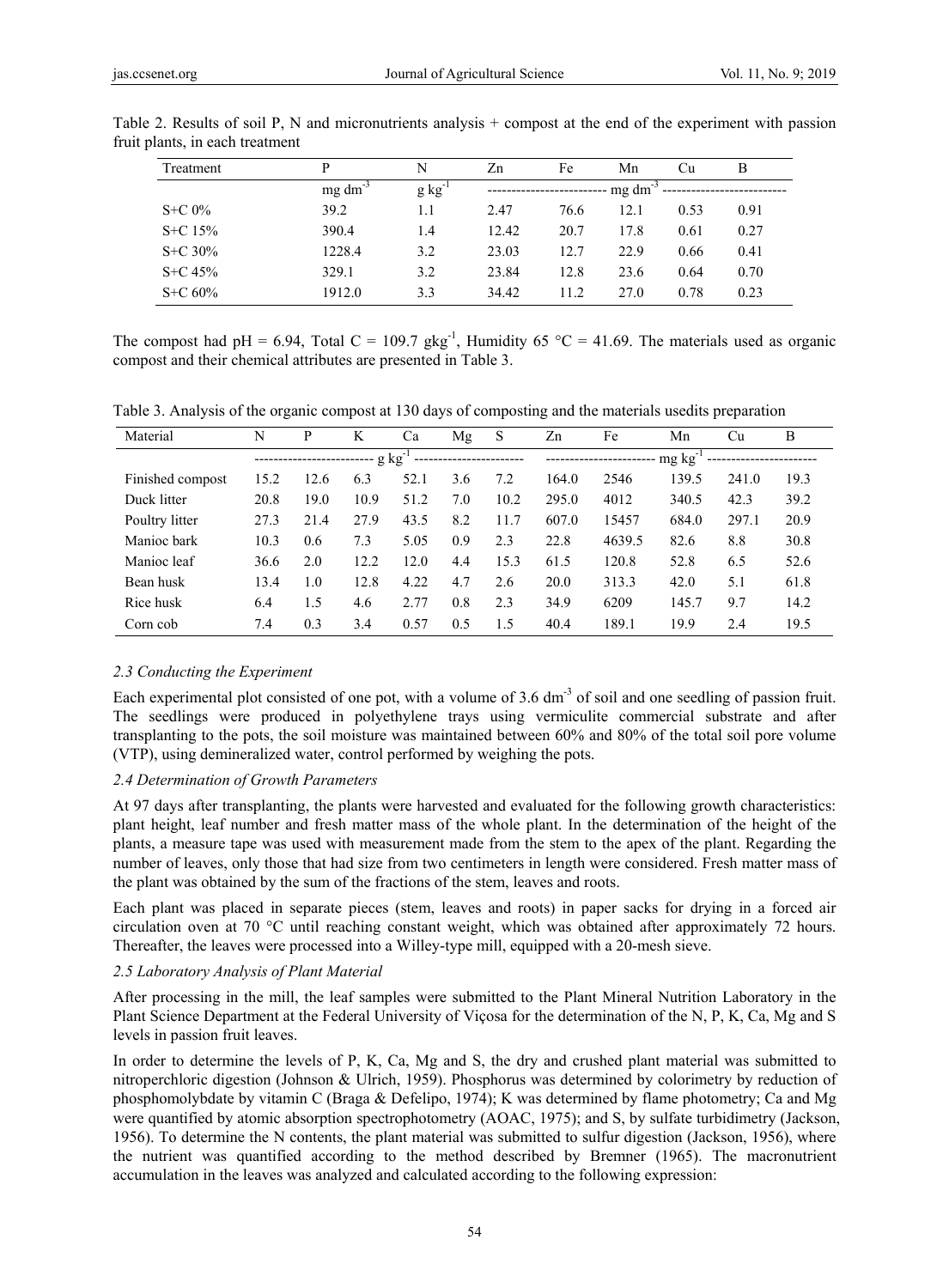$$
A_{\text{macro}} = \frac{\text{Leaf DM (mg)} \times \text{Nutrient concentration (dag Kg}^1)}{100} \tag{1}
$$

#### 2.6 Experimental Design and Statistical Analysis

The experiment was set up in a completely randomized design with five treatments and four replications, totaling 20 experimental units. The treatments consisted of five doses of the above organic compost at  $0\%$ ,  $15\%$  (525 g),  $30\%$  (1050 g), 45% (1575 g) and 60% (2100 g) proportions of the total volume of the substrate, based on the study carried out by Oliveira et al. (2004), which were applied after 130 maturation of the organic compost.

The results were submitted to analysis of variance (F test,  $p < 0.05$ ), adjusting regression models of the studied variables as a function of the doses of organic compost applied, considering the highest coefficients of correlation  $(r^2)$  among the significant ones, using the software Assistat.

## 3. Results and Discussion

#### 3.1 Biometric and Production Characteristics

The best results for all the biometric characteristics evaluated as well as for the mass production of the fresh matter of the whole plant were observed in plants fertilized with the 60% dose of organic compost. The achieved data evidenced an increase in the mass production of the fresh matter of the yellow passion fruit plants which was proportional to the increase of the organic compoust doses, which obtained values for the fresh matter mass ranging from 82.76 to 353.52 g (Figure 1) for the control and  $60\%$  of the dose of the compost, respectively. Damatto Júnior et al. (2005), in a work carried out with organic fertilization in sweet passion fruit, observed the best results at the dose of 100% of the recommended one (5 kg of barn manure plant<sup>-1</sup>-80 g N/plant). A better quality, a larger number of fruits and a greater production per plant was verified in this treatment. According to the authors, this higher production may be related to an adequate supply and availability of nutrients provided by organic fertilization, since larger doses did not provide increases in production. The same authors, using conventional fertilization recommended for the crop did not achieve good results, and this may be related to the improvement in the physical and chemical soil conditions provided by organic fertilization, which also helps to maintain the soil moisture. Hence, it is inferred that because the soil used in this work had a high sand content, despite having a good base saturation, perhaps due to liming in the area carried out by the producers not reported by them, a high amount of organic compost was necessary to improve the physical and chemical conditions of the soil, in order to meet the nutritional requirements of the crop at matter.



Figure 1. Mass of the fresh matter of yellow passion fruit plants as a function of doses of the organic compost in greenhouse, at 97 days after transplantating

In relation to plant height (Figure 2), the maximum estimated height was 2.70 m corresponding to the dose equivalent to 47.3% of organic compost. A significant increase in relation to the control (1.45 m) was observed. Moreover, it was verified in this treatment that at the end of the experiment, the soil had the highest base saturation  $(V\%)$ , with a value equivalent to 87.5. Results were obtained by Mendonça et al. (2010) with the increase of manure doses, the aerial part had growth of  $(0.42 \text{ m})$  that was obtained with the bovine manure dose of 75%, 42 days after planting.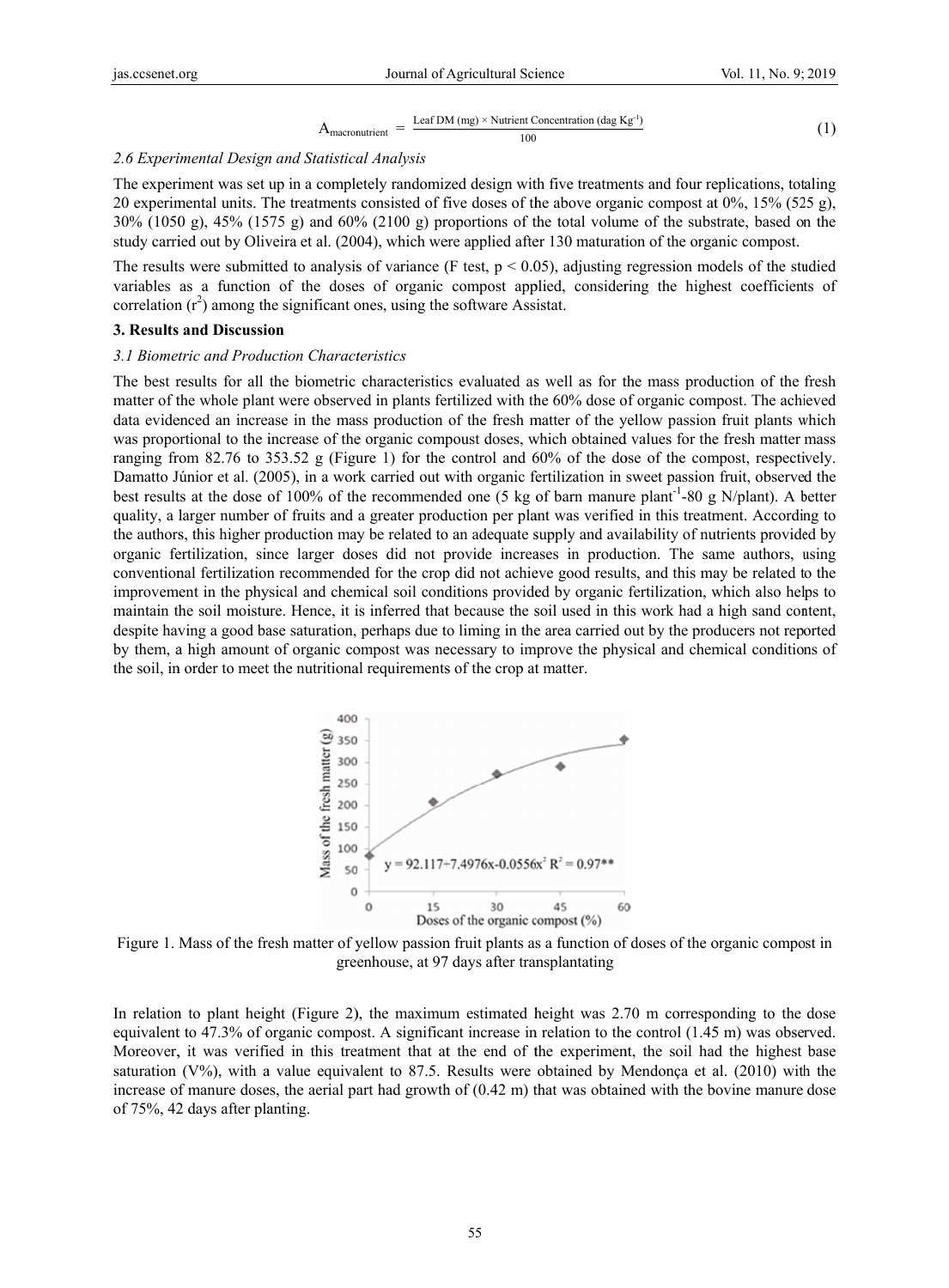

Figure 2. Height of yellow passion fruit plants using doses of 0, 15, 30, 45 and 60% organic compost in a greenhouse at 97 days after transplanting

Brazil and Nascimento (2010) at 50 days after experiment setting up that among the factors that showed a significant effect, phosphorus was the one that promoted the highest growth in the height of passion fruit, and verified that the maximum growth of passion fruit was obtained with the dose of 182.5 mg dm<sup>-3</sup>, around 1.6 m in height. Roncatto et al. (2008) when evaluating the growth of passion fruit (*Passiflora alata* Dryander) propagated by cuttings and by seed under commercial orchard conditions, observed smaller values of plant height, obtaining a maximum value equivalent to 1.59 m in height, a value close to that observed for the control in this work (1.45 m). Similar results were observed by Cavalcante et al. (2002), who obtained a height equivalent to 1.76 m in yellow passion fruit.

When studying the behavior of yellow passion fruit in relation to irrigation water salinity and management, Cavalcante et al. (2002) obtained average values of stem diameter in the crop ranging from 15.40 to 15.65 mm, values higher than those verified in this work, which are understandable due to different conditions of the study.

Regarding the number of leaves per plant in yellow passion fruit, a linear increase according to the doses and to the compost applied was observed. The lowest and the greatest average value reached in the experiment was 16.75 and 60.25 leaves for the control and 60% organic compost treatment, respectively (Figure 3). Except for the control, these results are greater than the maximum values observed in the work of Roncatto et al. (2008) in sweet passion fruit plants in commercial orchards (19.06 leaves). In the case of any plant, leaves are important organs, which play an active role in the process of photosynthesis (Siavoshi & Laware, 2011).



Figure 3. Number of leaves of yellow passion fruit plants as a function of doses of the organic compost, in greenhouse, at 97 days after transplantation

#### 3.2 Content of Macronutrient in the Leaves

The leaf contents for the macronutrients obeyed the following order:  $K > N > Ca > P > Mg \geq S$  (Figure 4).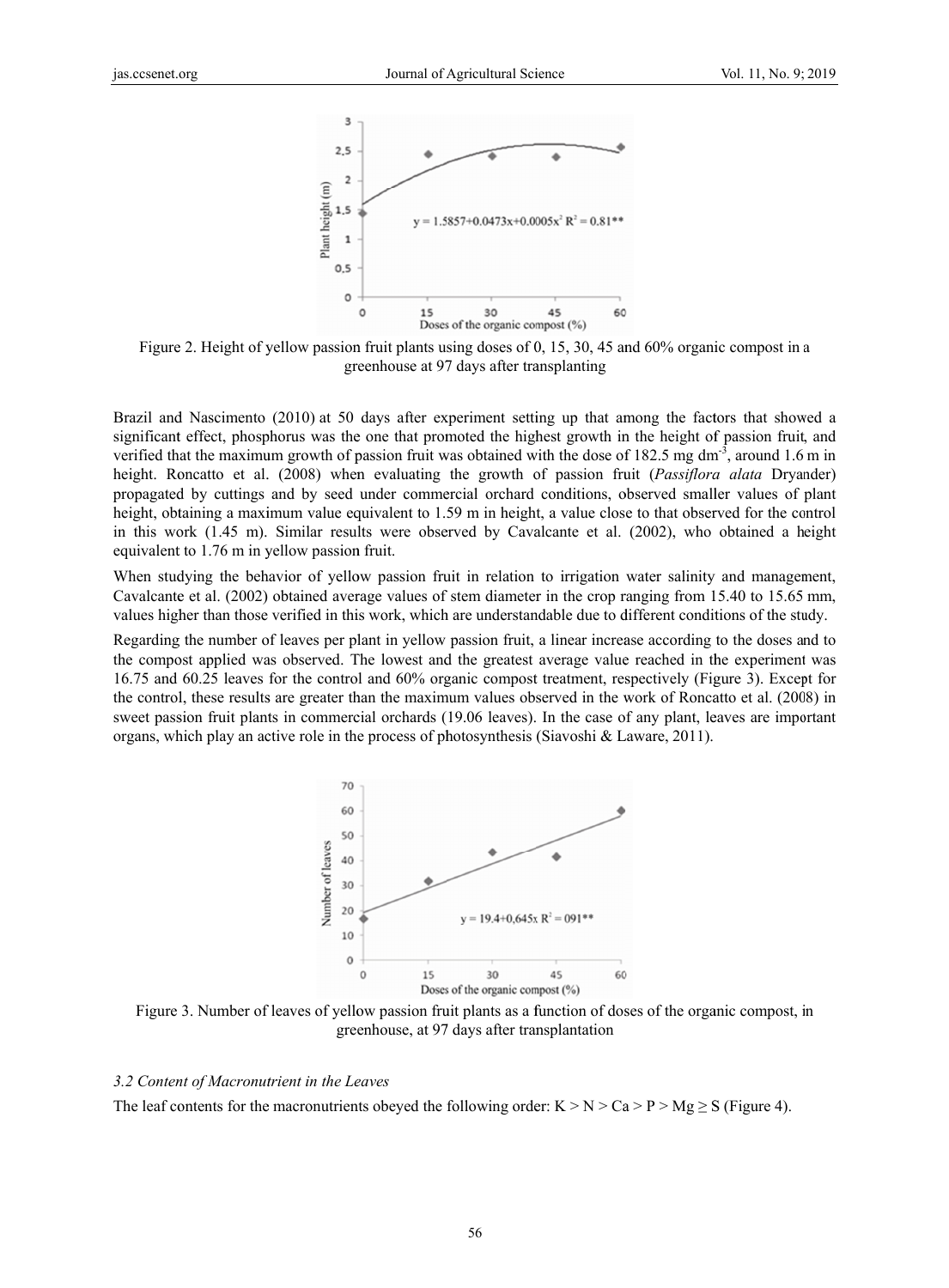

Figure 4. Macronutrients content in leaves of yellow passion fruit as a function of doses of the organic compost in greenhouse, at 97 days after transplantating

In relation to the nitrogen content in the soil (Table 2), after the plants were harvested, the content ranged from 1.1 g kg<sup>-1</sup> (control) to 3.3 g kg<sup>-1</sup> (60%). Aivelaagbe et al. (2005) found that the ideal rate for the vegetative growth of yellow passion fruit during the juvenile and transition stages of growth was 480 kg N ha<sup>-1</sup>.

In the plant, N was the second most required nutrient by vellow passion fruit with leaf content ranging from 10.65 to 13.88 mg  $kg^{-1}$ . The values observed are smaller than the ranges verified by authors, mentioned in Table 4 in passion fruit leaves in different studies. However, it should be pointed out that in the treatments where the 45% and 60% doses of the organic compost were applied, the plants had no symptoms of deficiency, inferring that contents greater than 13 g  $\text{kg}^{-1}$  of N are suitable for the crop until approximately 100 days after transplanting. Nevertheless, at 117 days after transplanting, at full flowering plants, Freire et al., (2013) observed that the application of biofertilizer increased the N contents in the leaf mass of passion fruit, but with greater expressiveness in the treatments with non-saline water and mulch, ranging from 50.23 to 55.13 g  $kg<sup>-1</sup> DM$ , with increases by 9.8%.

| <b>Authors</b>        | N         | P             | K             | Ca            | Mg            | S                        |
|-----------------------|-----------|---------------|---------------|---------------|---------------|--------------------------|
| In the study $(*AT)$  | 13.88     | 3.71          | 20.78         | 8.18          | 3.47          | 4.19                     |
| Carvalho et al., 2000 | 34.7-49.8 | $2.31 - 3.43$ | 23.5-35.5     | $10.6 - 15.1$ | $2.13 - 3.62$ | 3.19-4.33                |
| Carvalho et al., 2002 | 34.7-58.0 | 2.31-3.85     | 24.1-38.0     | 6.13-14.4     | 2.13-4.28     | 3.11-4.64                |
| Alves, 2003           | 44.3-53.5 | 2.46-3.25     | 18.4-29.3     | 9.6-13.8      | 2,68-3.92     | 2.91-4.82                |
| Fontes, 2005          | 48.8-58.7 | 2.47-2.96     | $17.3 - 20.9$ | $9.91 - 13.1$ | 3.34-4.04     | 3.96-5.07                |
| Martins, 2009         | 32.7-48.9 | 2.19-2.93     | 29.8-33.4     | 9.51-19.34    | 3.65-6.46     | 2.89-5.65                |
| Moraes et al., 2011   | 31.3-36.5 | 2.14-3.01     | 26.8-44.7     | 3.88-6.47     | 2.55-3.55     | $\overline{\phantom{0}}$ |

Table 4. Macronutrient content ranges, in g kg<sup>-1</sup>, observed in passion fruit leaves in different studies

*Note.* \*Where:  $AT = average$  value in the best treatment (60% organic compost).

According to Cruz et al. (2006), nitrogen deficiency can affect the growth and development of plants, particularly because it is a constituent of proteins and chlorophylls, so these plants may not express their full potential, resulting in significant reduction in the formation rate and leaf expansion.

In the soil, only the phosphorus contents varied from 39.2 to 1912 mg dm<sup>-3</sup> in the control treatments and 60% of the organic compost (Table 2). It should be highlighted the importance of the organic matter for this element in the soil, emphasizing that the organic compost increased the content of this element by 10 times at least and by 49 times, at the maximum, in the soil. The reason for this event may be related to the presence of humic substances (HSs) in organic matter, which in addition to providing greater stability to the soil, improving its structure, increasing crop productivity and quality, increasing surface area, the CEC and the buffer effect, giving greater stability to the soil, also provide the adsorbed phosphorus in the clay fraction (Moreira & Siqueira, 2006) However, the greater content of the element in the soil did not mean greater absorption by the plants.

The leaf content of P ranged from 0.81 to 6.82  $g kg^{-1}$ , exceeding the values achieved by Fontes (2005), Martins (2009) and Moraes et al. (2011) in passion fruit in some treatments. The contents of phosphorus in leaves of the passion fruit had similar behavior to the magnesium content, with the highest values corresponding to the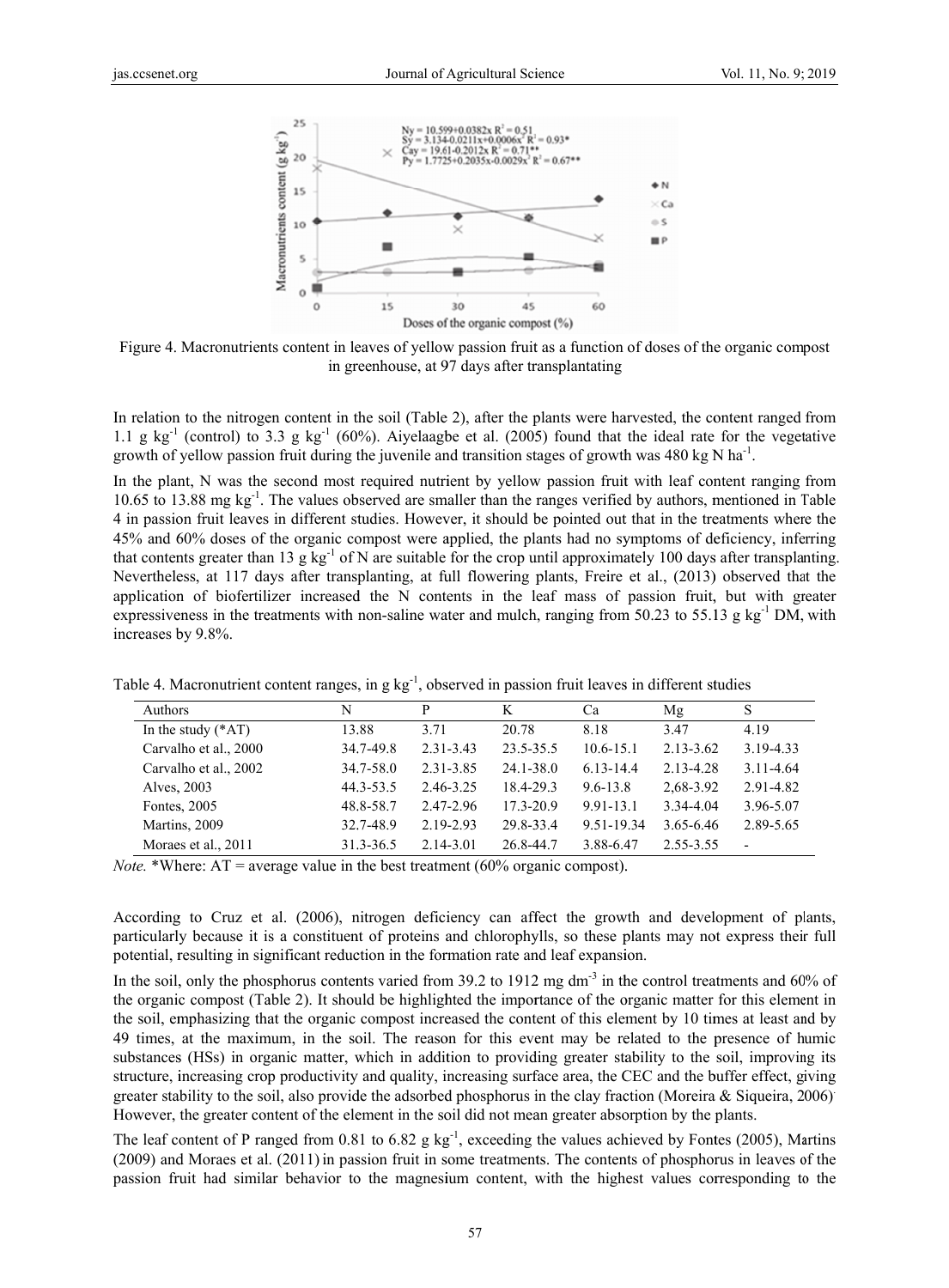treatments with the 15% (525 g/pot) dose of the organic compost. The maximum estimated dose of the compost was 35.08%, obtaining a phosphorus content of 5.34 g kg<sup>-1</sup> of P in the leaves. It is important to highlight that the application of the organic compost raised the phosphorus content in the leaves by a minimum of 3.8 times and a maximum of 8.4 times in relation to the control, making it clear the importance of organic matter as a source of phosphorus and its contribution in the availability and dynamics of this element.

The potassium content in the soil ranged from 10 to 261 mg  $dm<sup>-3</sup>$  (Table 1), showing an increase in the element proportional to the applied doses of the organic compost, which increased by 2.8 to 26.1 times in relation to the control.

Regarding potassium in the plant, this nutrient was the most required by the crop. The amplitude of K contents ranged from 17.88 to 20.86 g  $kg^{-1}$  in the leaves of yellow passion fruit. Freire et al. (2013) observed potassium values varying from 17.5 g kg<sup>-1</sup> among plants in the saline water treatment, without biofertilizer and without soil cover and  $25.8 \text{ g kg}^{-1}$  DM in plants treated with non-saline water, with biofertilizer and mulch.

Moraes et al. (2011) report that potassium is required in large quantities by passion fruit, a fact also observed in this work. According to Freitas et al. (2011) the deficiency of this nutrient causes delay in flowering, reduction in fruit size and leaf area, consequently affecting photosynthesis and solids content in fruits, leaf fall and floral buds. The need for potassium by this crop needs to be determined and/or adjusted according to the cultivation and management system, considering that the recommendations of conventional fertilization with potassium in Brazil found in the literature are largely variable, from 50 to 530 kg of  $K_2O$  ha<sup>-1</sup> year (Borges et al., 2002). With reference to the evaluation of the nutritional status of yellow passion fruit plants by means of foliar diagnosis, Sousa et al. (2008) verified that, even with the frequent application of potassium, the plants presented deficiency of this element, which according to the authors, can be attributed to plant age, leaf collection period, emission of flowers, tendrils, flower buds and fruit development. According to Freitas et al. (2011) and Araújo et al., (2005), potassium is most required by the plants during fruiting, formation and maturation of the fruits, since this is the most important nutrient for passion fruit at this phase.

At all dosages, the leaf contents were below the appropriate range for the crop, that is, between 26.1 and 45.1 g  $kg<sup>-1</sup>$ , considered by Malavolta et al. (1997). The results are similar to the results found by Martins (2009) and Morais et al. (2011). However, it is worth mentioning that even below the optimal range, the plants did not present symptoms of deficiency.

The leaf content of calcium ranged from 8.18 (60%) to 20.71 g kg<sup>-1</sup> (15%) with an average content equivalent to 13.57 g  $kg<sup>-1</sup>$ . The values were below those observed by Sousa et al., (2008) and close to the values found by Martins (2009) and above those observed by Morais et al. (2011). In the soil, the calcium content varied from 1.65 to 3.98 mg dm-3, for the control and 60% organic compost treatment, respectively (Table 1).

In the soil, the magnesium content varied from 1.67 to 3.08 mg dm<sup>-3</sup>, and the organic compost increased by up to 1.8 times the soil nutrient content in relation to the control (Table 1). Magnesium was the less required nutrient by the crop, with foliar content ranging from 2.94 to 4.07 g  $kg^{-1}$  remaining within the optimal level and equivalent to the levels set by Fontes (2005) and Alves (2003).

Despite being required in small quantities, sulfur is probably the least commonly used macronutrient in fertilization. However, many important crops require it in amounts greater than or equal to that of phosphorus (Mello et al., 1984). It was evidenced in this study where the sulfur content in leaves ranged from 3.07 to 4.19 g  $kg<sup>-1</sup>$ , that the amount required by the culture was equivalent to that required by magnesium. The maximum estimated content of sulfur was  $2.94 \text{ g kg}^{-1}$ , which was displayed when the equivalent dose to 17.58% of the organic compost was applied. Plants rely on S to perform photosynthesis, respiration, synthesis of fats and proteins and symbiotic fixation of nitrogen (Corsi et al., 2007). Garcia et al. (2011) observed that for the initial development of vigorous yellow passion fruit seedlings in the nursery, 0.38 kg m<sup>-3</sup> of elemental sulfur should be used in the substrate. In addition, doses above this value inhibit the growth of yellow passion fruit seedlings. All sulfur contents are within the range obtained by Martins (2009), who observed greater sulfur contents of 5.65 g  $kg<sup>-1</sup>$  in the dry matter in plants submitted to fertilization with bovine manure plus ammonium sulfate and by the other authors mentioned in Table 4, in different studies with passion fruit.

## *3.3 Macronutrient Accumulation in Leaves*

The accumulation of macronutrients in the yellow passion fruit leaves followed the order:  $K > N > Ca > P > Mg$  $\geq$  S (Figure 6). Cruz et al. (2006) observed that the content of macronutrients in passion fruit seedlings, grown for 50 days on inert substrate added with nutrient solution as a function of salinity, at the NaCl level equal to 100mmol  $L^{-1}$ , obeyed the following order: K > Ca > P > Mg > S. However, the same authors observed that in the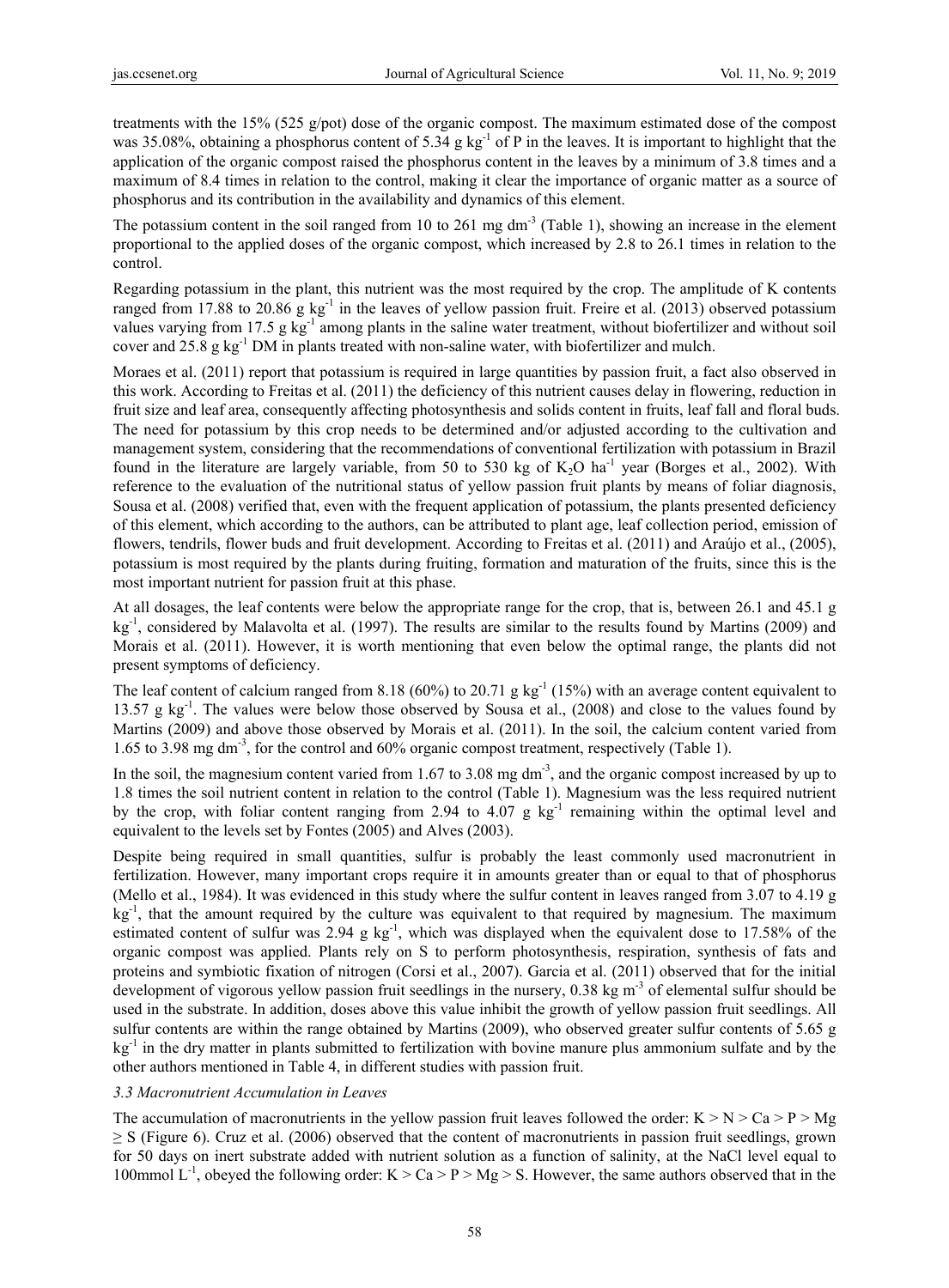absence of NaCl, the order in the accumulation was  $K > N > Ca > P > Mg > S$ , agreeing with the results found in this work. Júnior and Cuzzuol (2009), when analyzing the mineral composition of *Passiflora mucronata* observed the following decreasing order of macronutrients:  $Ca > N > K > S > Mg > P$ , also showing that larger accumulations of macro and micronutrients in the leaf occur in relation to the concentration of nutrients available in the soil.

Prado et al. (2005) studying the effect of potassium application on substrate of the dystrophic Red Latosol obtained the following order of macronutrient accumulation in the aerial part of yellow passion fruit seedlings at 60 days after sowing:  $N > K > Ca > S > P > Mg$ .

It is pertinent to add that the accumulations of macronutrients observed in the present study showed some variations in relation to other studies. It should be noted that such differences are possibly to occur due to the genotype factor, the distinct edaphoclimatic conditions, the fruit load of the plants, among others (Prado et al., 2005), and also to different collection times, assessed varieties and types of sampling (Chaves et al., 2009).



Figure 6. Macronutrient accumulation in passion flower leaves according to the doses of the organic compost in greenhouse at 97 days after transplanting

#### 4. Conclusion

Yellow passion fruit mainly requires nutrients: K, N, Ca, P. The sequence of accumulation of macronutrients in the leaves of the plant is  $K > N > Ca > P > Mg \ge S$ . Yellow passion fruit responded to fertilization with organic compost, obtaining the best dose results with 60% of the compound.

### **References**

- Aiyelaagbe. O. O., Fagbayide. J. A., & Makinde. A. I. (2005). Effects of N fertilization on the vegetative growth of passion frui (Passiflora edulis f. flavicarpa) seedlings. Journal of Food, Agriculture & Environment, 3, 62-64.
- Alves, G. da S. (2003). Resposta do maracujazeiro amarelo, híbrido composto 273/277+275, à adubação nitrogenada (p. 36). Trabalho de Conclusão de Curso, Centro de Ciências Agrárias, Universidade Federal da Paraíba, Areia, Brazil.
- Araújo, R. C., Bruckner, C. H., Martinez, H. E. P., Salomão, L. C. C., Venegas, V. H. A., Dias, J. M. M., ... Souza, J. A. de. (2005). Crescimento e produção do maracujazeiro-amarelo em resposta à nutrição potássica. Revista Brasileira de Fruticultura, 27, 128-131. https://doi.org/10.1590/S0100-294520050001 00034
- AOAC (Association of Official Analytical Chemists). (1975). Official methods of analysis (12th ed., p. 1094). Washington, USA.
- Borges, A. L., Caldas, R. C., Lima, A. de A., & Almeida, I. E. de. (2002). Efeito das doses de NPK sobre os teores de nutrientes nas folhas e no solo, e na produtividade do maracujazeiro amarelo. Revista Brasileira de Fruticultura, 24, 208-213. https://doi.org/10.1590/S0100-29452002000100045
- Braga, J. M., & Defelipo, B. V. (1974). Determinação espectrofotométrica de P em extratos de solo e material vegetal. Revista Ceres, 21, 73-85.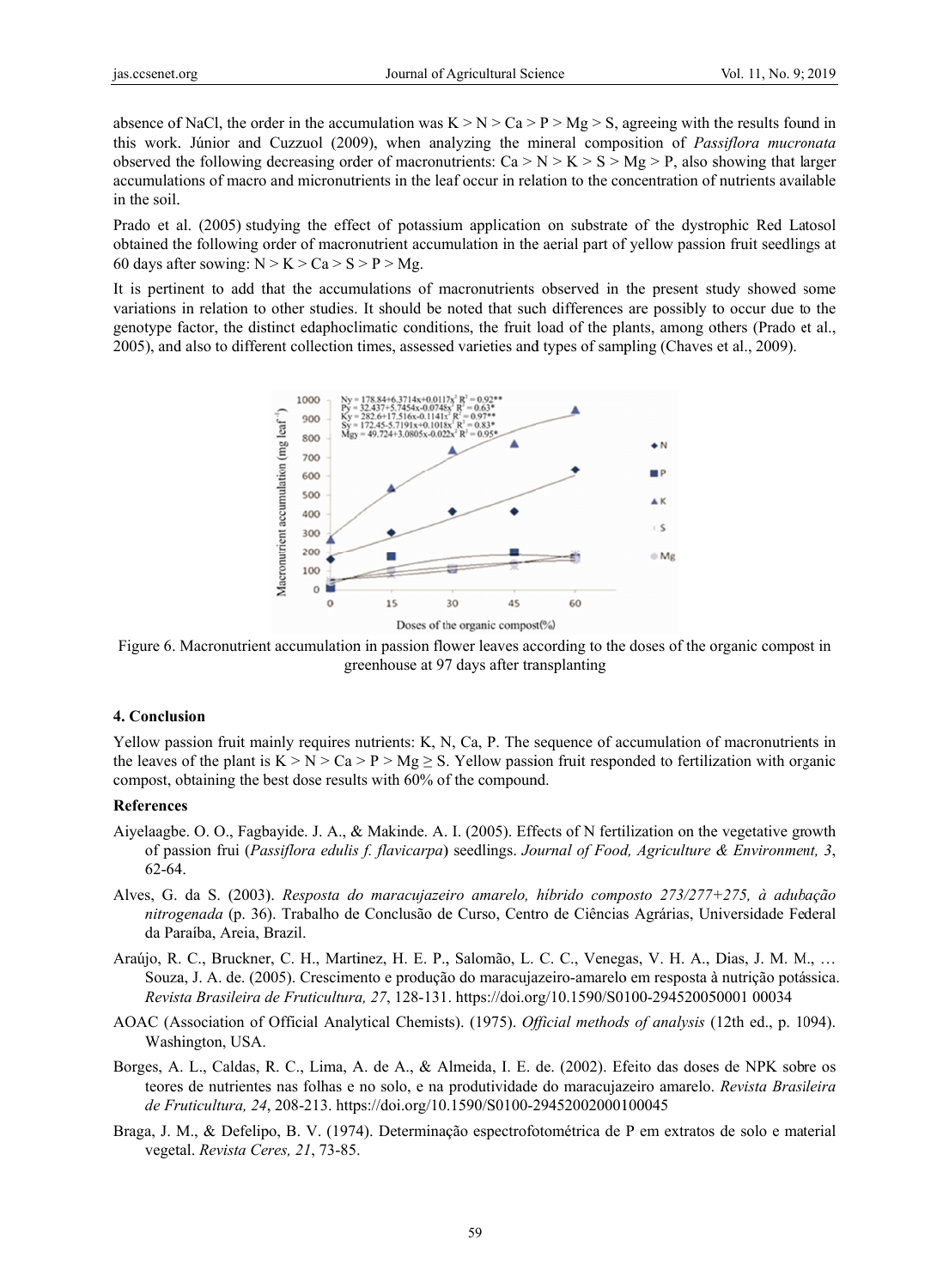- Brasil, E. C., & Nascimento, E. V. S. do. (2010). Influência de calcário e fósforo no desenvolvimento e produção de variedades de maracujazeiro-amarelo. *Revista Brasileira de Fruticultura, 32*(3), 892-902. https://doi.org/ 10.1590/S0100-29452010005000092
- Bremner, J. M. (1965). Total nitrogen. In C. A. Black (Ed.), *Methods of soil analysis* (pp. 1149-1178). Madison, American Society of Agronomy.
- Cavalcante, L. F., Andrade, R., Filho, J. C. F., Oliveira, F. A. de., Lima, E. M. de., & Cavalvante, I. H. L. (2002). Resposta do maracujazeiro amarelo (*Passiflora edullis f. flavicarpa* Deg.) ao manejo e salinidade da água de irrigação. *Agropecuária Técnica, 23*(1/2), 27-33.
- Chaves, L. H. G., Cabral, P. C. P., Junior, G. B., & Lacerda, R. D. de (2009). Efeito de zinco e cobre no estado nutricional da mamoneira. BRS 188 Paraguaçu. *Revista Caatinga, 22*(4), 129-135.
- Corsi, M., Goulart, R. C. D., & Andreucci, M. P. (2007). Nitrogênio e enxofre em pastagens. In T. Yamada, S. R. Stipp, A. G. C. Vitti (Eds.), *Nitrogênio e enxofre na agricultura brasileira* (pp. 487-517). Piracicaba, IPNI, Brasil.
- Cruz, J. L., Pelacani, C. R., Coelho, E. F., Caldas, R. C., Almeida, A. Q. de., & Queiroz, J. R. de. (2006). Influência da salinidade sobre o crescimento, absorção e distribuição de sódio, cloro e macronutrientes em plântulas de maracujazeiro amarelo. *Bragantia, 65*(2), 275-284. https://doi.org/10.1590/S0006-87052006 000200009
- Cunha, T. J. F., Mendes, A. M. S., & Giongo, V. (2015). *Matéria orgânica do sol*o. Embrapa Semiárido (Technical Release).
- Damatto Junior, E. R., Leonel, S., & Pedroso, C. J. (2005). Adubação orgânica na produção e qualidade de frutos de Maracujá-doce. *Revista Brasileiro de Fruticultura, 27*(1), 188-190. https://doi.org/10.1590/S0100-2945 2005000100051
- Embrapa (Empresa Brasileira de Pesquisa Agropecuária). (1997). *Manual de métodos de análise de solo*s (2nd ed., p. 212). Centro Nacional de Pesquisa de Solos, Rio de Janeiro, Brazil.
- Faleiro, F. G., & Junqueira, N. T. V. (2016). *Maracujá: O produtor pergunta, a Embrapa responde*. Brasília, DF: Embrapa.
- Fontes, P. S. F. (2005). *Eficiência da fertirrigação com nitrogênio e avaliação do estado nutricional do maracujazeiro amarelo utilizando o DRIS* (Thesis, Universidade Estadual do Norte Fluminense Darcy Ribeiro, Campos dos Goytacazes, Brazil).
- Freire, J. L. O., C, L. F., Nascimento, R., & Rebequi, A. M. (2013). Teores de clorofila e composição mineral foliar do maracujazeiro amarelo irrigado com águas salinas e biofertilizante. *Revista de Ciências Agrárias, 36*, 57-70.
- Freitas, M. S. M., Monnerat, P. H., Carvalho, A. J. C. de., & Vasconcellos, M. A. da S. (2011). Sintomas visuais de deficiência de macronutrientes e boro em maracujazeiro-doce. *Revista Brasileira de Fruticultura, 33*(4), 1329-1341. https://doi.org/10.1590/S0100-29452011000400034
- Garcia, K. G. V., Silva, C. P. DA., Silva, R. M. da., Mendonça, V., & Tosta, M. da. S. (2011). Desenvolvimento inicial de mudas de maracujazeiro amarelo em função de doses crescentes de enxofre. *Revista Verde, 6*(2), 131-134.
- Gondim, S. C., Cavalcante, L. F., Campos, V. B., Mesquita, E. F., & Gondim, P. C. (2009). Produção e composição foliar do maracujazeiro amarelo sob lâminas de irrigação. *Revista Caatinga, 22*(4), 100-10.
- IBGE (Instituto Brasileiro De Geografia e Estatística). (2017). Retrieved from http://www.sidra.ibge.gov.br
- Jackson, M. L. (1958). *Soil chemical analysis* (p. 498). New Jersey, Prentice Hall.
- Johnson, C. M., & Ulrich, A. (1959). *Analytical methods for use in plants analyses* (Vol. 766, pp. 32-33). Los Angeles, University of California.
- Junior, J. L., & Cuzzuol, G. R. F. (2009). Caracterização de solos de duas formações de restinga e sua influência na constituição química foliar de *Passiflora mucronata* Lam. (Passifloraceae) e *Canavalia rosea* (Sw.) DC. (Fabaceae). *Acta Botânica Brasílica, 23*(1), 239-246. https://doi.org/10.1590/S0102-33062009000100025
- Malavolta, E., Vitti, G. C., & Oliveira, S. A. (1997). *Assessment of Nutritional Status of Plants: Principles and Applications* (2nd ed. p. 319). Potafos, Piracicaba, Brazil.